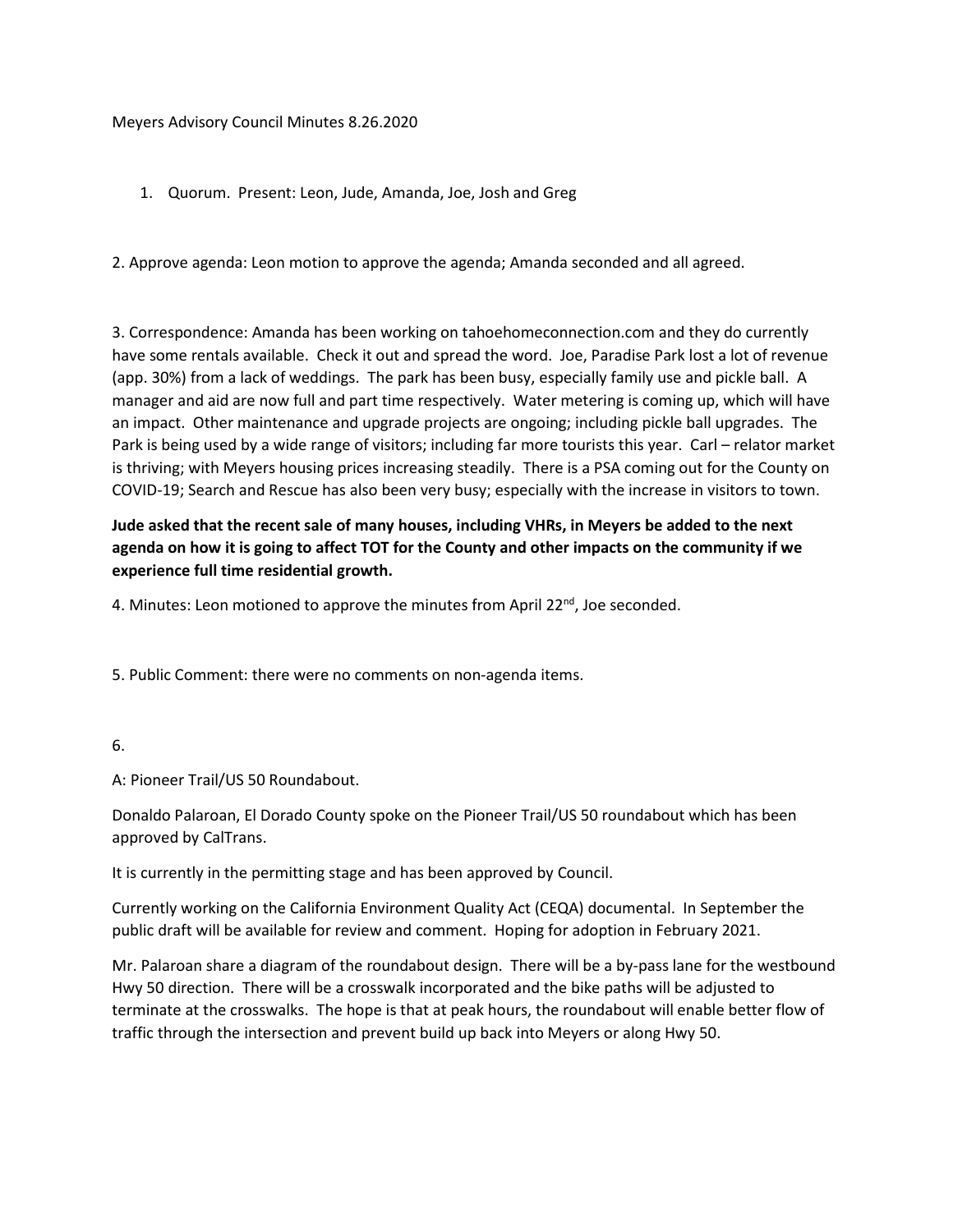Amanda asked if Lake Valley had been properly consulted on the design following the failure of the other roundabout to accommodate their trucks. Mr. Palaroan said that yes, the design is only 30% finished, Lake Valley has been consulted and their needs will be taken into account at later stages.

Amanda asked if there would be space to place a Meyers sign in the roundabout. Mr. Palaroan stated that a sign would be considered at a later stage as it would qualify as a monument. However, maintenance of a sign is a concern to the County. They require a local agency to lead on maintenance and one hasn't been identified. It would have to be a formal agreement with CalTrans. There are also requirements on design and who designs it, as well as safety considerations. Also who would fund the sign?

Amanda expressed disappointment in this response as the public expressed clearly that they wanted a sign as part of this project and therefore to not have it in the design is not addressing those wishes.

John Dayberry – originally the sign would have been at 50 and Navaho; it then the idea was relocated to the 89/50 roundabout. That is why John started a beautification project that would include the sign. None of the beautification designs for the 89/50 roundabout came to happen and therefore it is important that we get the sign (or a second sign) into the design for the 50/Pioneer design.

Per CalTrans, it is possible that art and landscaping could be part of the project.

Joe asked about the merge portion of those heading eastbound on 50 and those turning right onto 50 from Pioneer.

Mr. Palaroan stated that the volume of traffic turning right onto 50 from Pioneer was insufficient to warrant a by-pass.

There will still be a left turn lane onto Arapahoe Street.

Lighting will be required for the pedestrian crosswalk.

The design of the center island for the crosswalk is still TBD. There will not be flashing beacons.

The curb will be lower on this roundabout to accommodate Lake Valley fire trucks.

Leon thanked Mr. Palaroan for his time. He asked what Meyer's Advisory Council could do to make the 50 crosswalks safer for locals. Mr. Palaroan hoped that this project will aid the traffic flow for the crosswalk by the Bug Station and that feedback from locals on their patterns of crossing 50 will help inform future projects. There is a project planned for 50/Apache that includes crosswalk access.

#### **Leon requested that crosswalks for 50 are added to the next agenda.**

B: Corridor beautification and art project.

John Dayberry – nothing heard back from the US Forrest Service regarding the Visitor's Center. The hope had been that the Center would have been the catalyst for the roundabout to roundabout section of 50; a lack of response means that no progress has been made.

There is a lot of weed along both bike paths along 50. In contrast the roundabout is holding up well.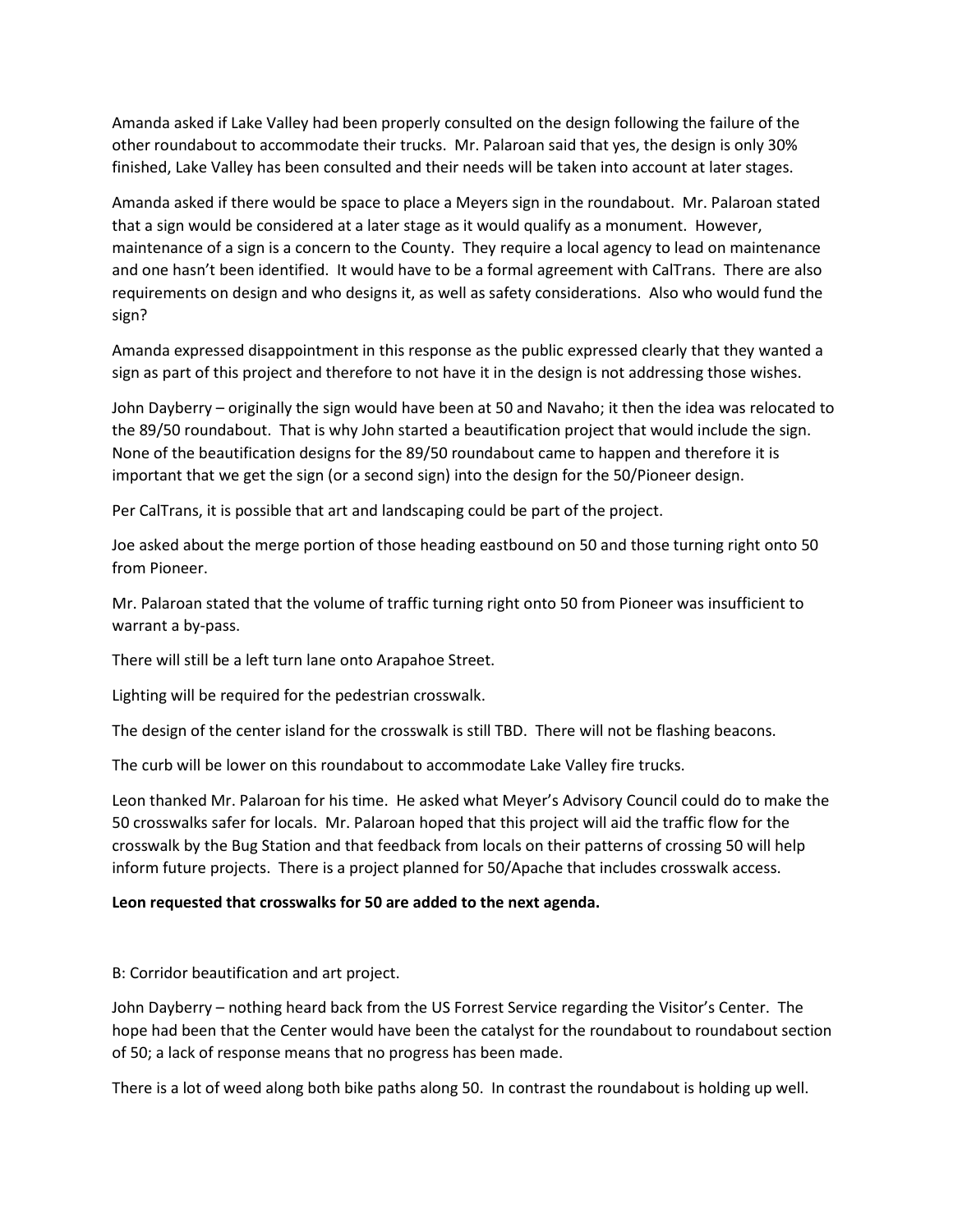John brought attention to the issue of the bridges in Meyers. They are becoming dilapidated and subject to graffiti. Attempts to paint over the graffiti are not keeping up with the tagging. It would be great if we could get murals up on the walls as they are less likely to be tagged. The high visitors to the area are also putting more strain on recreational parking areas, trails etc.

John expressed the need to restart/reinvigorate the conversations about a sign.

## **John requested that a meeting is convened with the CCCs, the Forest Service and the County Staff and MAC representatives so that we can request assistance with the task of removing weeds and keeping the corridor clean.**

John requested support from the MAC for the silencing of the 6pm siren in Minden and the Squaw Valley name change.

### C: COVID-19 Update and Discussion

Brendan Ferry shared the County dashboard (link on agenda) that shows cases of COVID-19 in the County. It is updated at 4pm. Free testing is available at LTCC Tuesday-Saturday. Results are currently back in 2-4 days. We are not on the Governor's watch list. The County meets most Tuesday to discuss this data and receive information off the County Health Department.

Amanda questioned discrepancy in data between text alerts and the website.

Paula directed everyone to a section of the map – new cases by region – click on the Tahoe area and you'll get cases by day data. There is also a full explanation at southtahoenow.com. Also go to the results box and hit the arrow at the bottom twice to the right to see our positivity rate. The more negative tests we get the lower our positivity rate is and the more likely we are to stay open.

Amanda – should we consider a mask fine for Meyers like the City is enforcing.

John – asked what the policies are for local businesses.

Paula confirmed that inside areas where social distancing of 6ft is not possible masks MUST be worn per the State mandate. The County will fine businesses that are forcing compliance.

Reporting line for Tahoe: 530 - 573 3450 [emd.info@edcgov.us](mailto:emd.info@edcgov.us)

### D: Economic Development Ideas for Meyers

John Dayberry – an entrepreneur is interested in a standing wave park in Meyers. Originally there was a wave feature included in the Meyer's Plan as part of river restoration.

Very little revenue comes in from the golf course operated by the State Park; are there other recreational activities that could be implemented at State Parks?

Jeffrey Spencer suggested improving the upper river for kayaking – spreading out parking and that the upper river would be great for fishing and is little known about.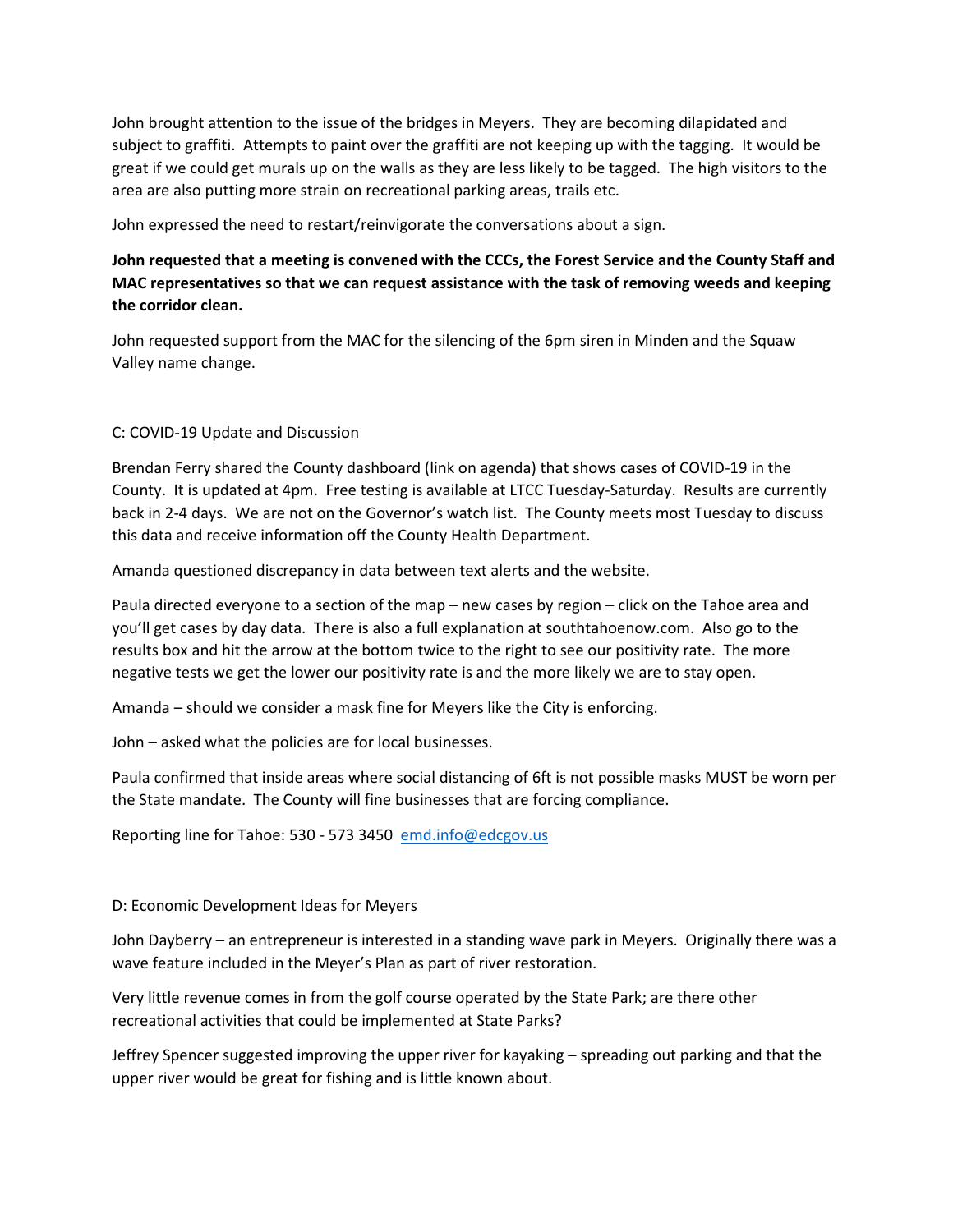Leon suggested a greater focus on community events. Concerts, farmer's market/food truck night.

Joe stated that we need more of a community center where events can be held.

Amanda stated that TRPA is adding a new location for their boat inspection station on Pomo. Brendan confirmed that they are looking at their asset parcels in Meyers. Amanda wondered if it could be combined with the Ag Station and the Ag Station could be relocated off the hwy.

Leon asked about charging a fee to enter Meyers. As 50 is an interstate it is very hard/impossible to enforce but the 'One Tahoe' initiative is rolling and will shortly be presented to the City Council. Look out for that agenda item.

### E: Traffic Advisory Meeting

August 5th the Board heard an item on right turn restrictions in Meyers (N.U.Truckee/50 and Sawmill/50) on Sundays and Holidays. There was good public input and the Board approved a pilot program being introduced in spring 2021. A resolution will go to the Board in October. It will require different policing, signage, implementation with online navigation tools etc

Anyone can contact Jeff Spencer for further information.

#### F: Meyers Commercial Cannabis Ordinance

The County adopted zoning ordinance that allows one retail business in town and a call for applicants went out. The County received 3 applications and is going through an objective scoring process to see who will get the conditional use permit. The County committed to give a response by October  $1<sup>st</sup>$  and the scoring is being done by many departments. Brendan has not been involved due to prior engagement on the topic.

The three locations are: Altitude Fitness Gym, Bob Dog Pizza and the Wedding Chapel.

Traffic studies, CEQA, hearing at planning commission and hearing at Board of Supervisors will happen when the public can have input.

Bob G – spoke against removing a gym.

Timothy Anderson – built the gym along with Greg and put a lot of money into renovation the space. It is a space for all ages and the community.

Jude asked why a thriving business would be applying for a change in business.

Greg – stated that the rent has not been paid in full since agreement.

Greg questioned Tim and said that it had come to his attention the gym continued to operate during the COVID shutdown and Tim's response was that staff had been in the building during shut down.

Amanda asked if consideration of whether there was an existing business in the location on the application. Brendan confirmed that there was not.